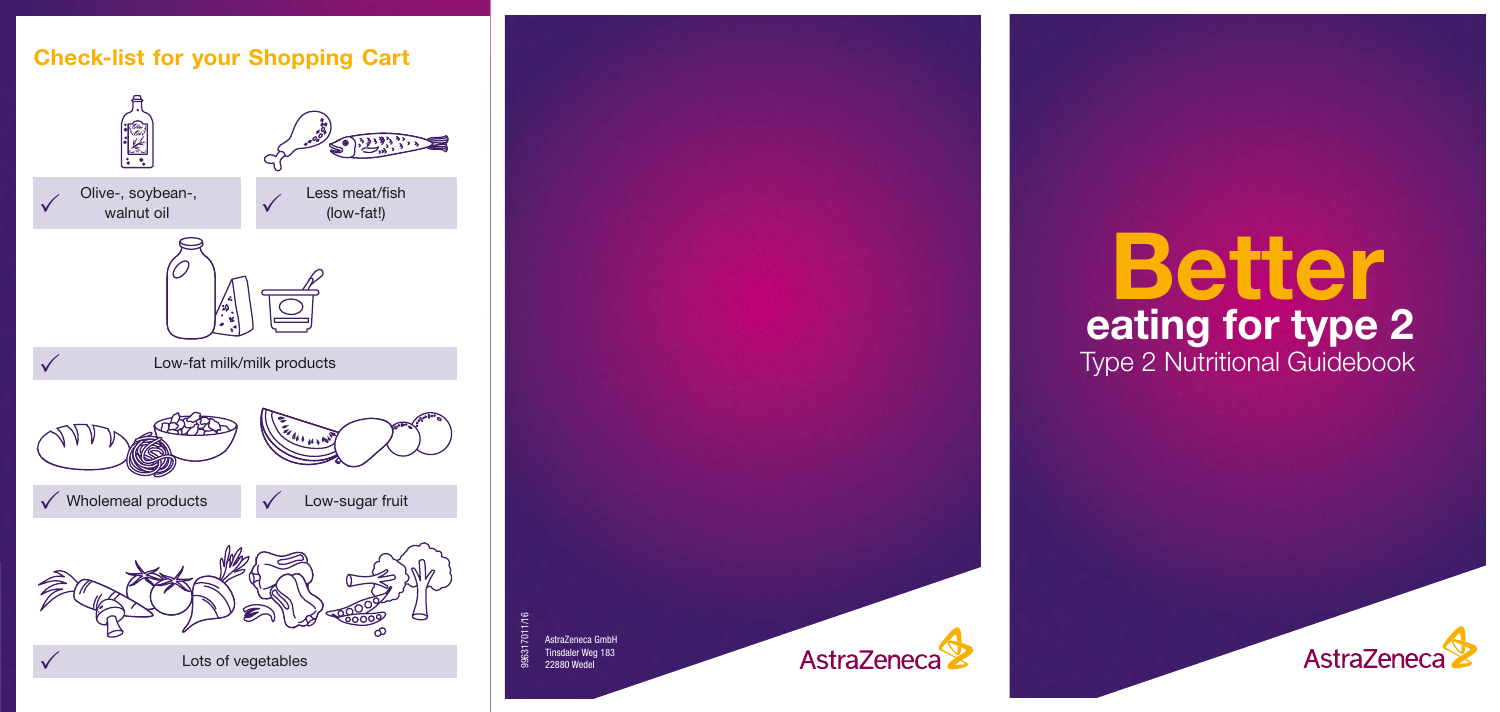## **General Guidelines for Nutrition**

- In general, the **same diet tips** apply for people with type 2 diabetes as for persons without type 2 diabetes (the calculation of carbohydrate exchange is important for people with type 1 diabetes).
- Lose **weight** slowly but permanently through calorie reduction.**The motto is: To have had enough without**  making sacrifices!
- **Exercise** acts like insulin! Think about how you can incorporate daily exercise into your everyday routine.
- Drink at least **1.5 l of water** or **unsweetened tea each day.**

**e** sure to talk to your **doctor** or **nutritional counsellor** for **customised nutritional recommendations**, such as Be sure to talk to your **doctor** or **nutritional counsellor** for limiting protein intake if you have renal impairment or intolerances and allergies!

### **Tips for your Shopping Trip and Beyond**

You can find more information and practical help for dealing with your type 2 diabetes with an interactive training centre and expert tips at **www.zuckerkrank.de**!

- Symptoms and causes
- Diet and exercise
- Knowledge and information
- Downloads and expert advice



# **Tips for your Grocery Shopping**

Check fat content: **Prefer lower-fat food**  $\checkmark$ 

**Choose low-sugar** foods watch out for hidden sugar!  $\checkmark$ 

**Liquids:** sufficient water and teas (unsweetened)  $\checkmark$ 



**Fish** twice a week  $\checkmark$ 

Tear off this list here and take it with you on your shopping trip.

fear off this list here and take it with you on your shopping trip.

**Lower-fat meat**/meat products in moderation  $\checkmark$ 

Write down your **shopping list** in advance!

Choose 1 or 2 **specific foods** that you would like to enjoy in moderation.

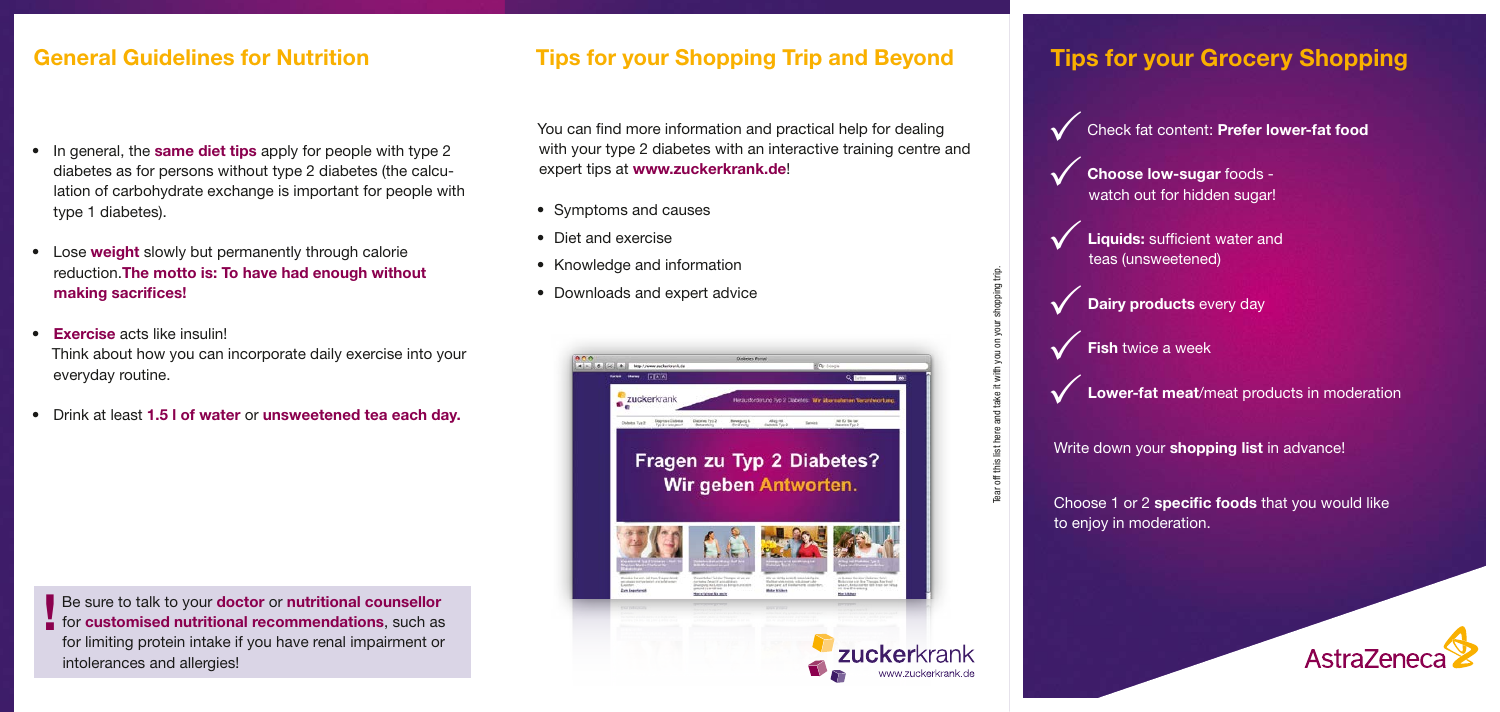- **Sweeteners** do not fuel the body, but can increase **feelings of hunger**.
- Pay attention to **hidden sugars,** such as in yoghurt, processed foods or fruit juices (including freshly squeezed juice).
- **Certain** fruits (such as grapes or dates) are very high in sugar  $\rightarrow$  Be aware of the amount of calories you are consuming and opt for fruit with less sugar content.
- The recommended oils and fats (such as olive oil) contain a lot of of calories  $\rightarrow$  You should only consume these oils and fats **in moderation**.

# **Note: Stumbling blocks in nutrition**

# **Complete Nutrition: the Food Pyramid**



Foods near the bottom of the pyramid: eat more of the pyramid: eat more of the







8

You should ideally eat from every food group each day!





# **Your Shopping Guide**

You can detach the attached list and take it with you for guidance while you are shopping. The distribution of food on the back side should correspond with the contents of your shopping cart.

Ask your doctor or a nutritionist if you need additional tips or assistance. Hence you can ensure that you are buying the most healthy groceries even while you are shopping.

Have fun shopping, preparing and enjoying!

**With kind regards Your AstraZeneca Diabetes Team with support from Dr. Tobias Wiesner, Leipzig**